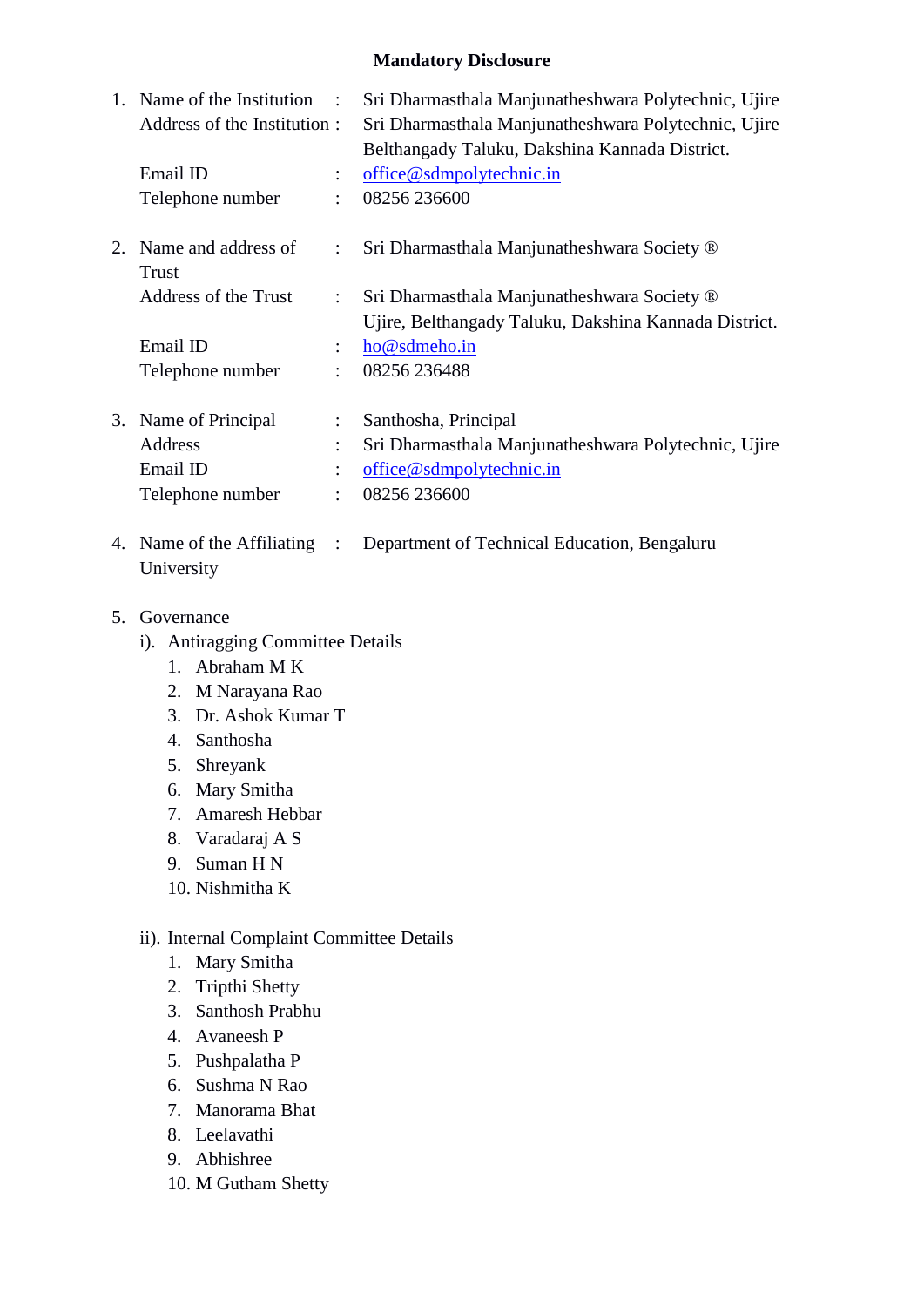#### iii).SC/ST Committee

- 1. Tripthi Shetty
- 2. Sub Inspector of Police
- 3. Namrutha H N
- 4. Gunashekhara D
- 5. Tejakshi
- 6. Lalitha
- 7. Tarun T U
- 8. Rohith H T

#### iv).Student Counsellor Details

- 1. Shreyank
- v). Internal Quality Assurance Cell Details
	- 1. Dinesha
	- 2. Mary Smitha
	- 3. Shreyank
	- 4. Tripthi Shetty
- 6. Programmes
- i) Programmes approved by AICTE
	- 1. Civil Engineering
	- 2. Computer Science and Engineering
	- 3. Electronics and Communication Engineering
	- 4. Mechanical Engineering
- ii) Number of programmes accredited by NBA Nil
- 7. Faculty

Total number of faculties – 32 Faculties per programme – 8

#### 8. Profile of Principal:

- Name: Santhosha
- Date of Birth: 01-06-1977
- Eduational qualification: BE in Electronics and communication
- **Work Experience:**
	- Teaching : 13 years
- Areas of specialization : Electronics
- Courses Taught at Diploma level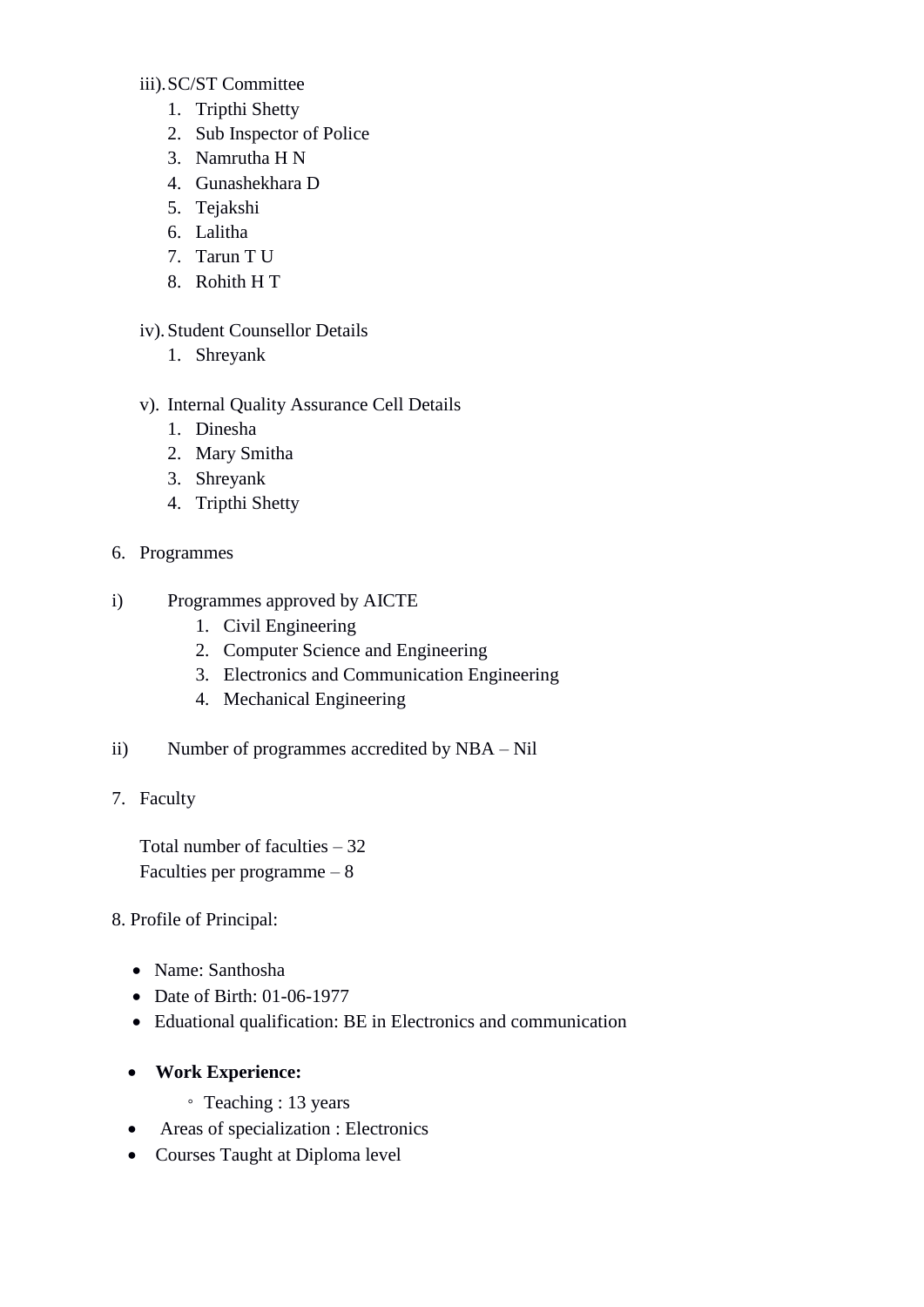- Details of the fee : 13,405/- per year
- Time schedule for payment of fee : Three years

 No. of Fee waivers granted with amount and name of the students details of Fee waived for the year 2021-22 is given below

| SL              |                         |                            | <b>AMOUNT</b> |
|-----------------|-------------------------|----------------------------|---------------|
| NO.             | <b>BRANCH</b>           | <b>NAME OF THE STUDENT</b> | <b>WAIVED</b> |
| 1               | CIVIL ENGINEERING       | YASHWAL RAJ                | 26500         |
| 2               |                         | <b>HARSHA</b>              | 26500         |
| 3               |                         | <b>RAKESH K R</b>          | 26500         |
| $\overline{4}$  |                         | NAGABHUSHAN GANESH NA      | 26500         |
| 5               |                         | MOHITH KUMAR               | 26500         |
| 6               |                         | NIKHIL B GOWDA             | 26500         |
| 7               |                         | MOHAMMED RAFIL             | 26500         |
| 8               |                         | AKASH V                    | 26500         |
| 9               |                         | SHASHWATH J                | 26500         |
| 10              |                         | MAHAMMAD SINAN             | 26500         |
| 11              |                         | RAKSHITH                   | 26500         |
| 12              |                         | MOHAMMAD MIDHLAJ           | 26500         |
| 13              |                         | PRAMOD A                   | 26500         |
| 14              |                         | <b>SANTHOSH KUMAR</b>      | 26500         |
| 15              |                         | VIVEK M R                  | 26500         |
| 16              |                         | PAVAN                      | 26500         |
| 17              |                         | SAMIKSHAKS                 | 26500         |
| 18              |                         | <b>ASHALATHA</b>           | 26500         |
| 19              |                         | <b>GURUKIRAN G S</b>       | 26500         |
| 20              |                         | <b>ARUNA A R</b>           | 26500         |
| 21              |                         | <b>NAVANEETH S</b>         | 26500         |
| 22              | <b>COMPUTER SCIENCE</b> | <b>ANUSHA</b>              | 26500         |
| 23              |                         | NAVIJITH J R               | 26500         |
| 24              |                         | <b>VIKAS NARAJA SATAGI</b> | 26500         |
| 25              |                         | <b>ARCHANAS</b>            | 26500         |
| 26              |                         | <b>ADARSHA</b>             | 26500         |
| 27              |                         | <b>SUSHMITHA S</b>         | 26500         |
| 28              |                         | YUKTHESH M S               | 26500         |
| 29              |                         | <b>ANVITHA</b>             | 26500         |
| 30              |                         | YASHASWINI                 | 26500         |
| 31              |                         | <b>CHANDRAVATHI</b>        | 26500         |
| 32              |                         | ABHISHREE                  | 26500         |
| 33              |                         | <b>POORNIMA</b>            | 26500         |
| 34              |                         | <b>SUDARSHAN R</b>         | 26500         |
| 35              |                         | ADARH BHASKAR              | 26500         |
| 36              |                         | MOHAMMAD KAISAN            | 26500         |
| 37              |                         | AISHWARYA S G              | 26500         |
| 38              |                         | <b>ANUSHAR</b>             | 26500         |
| 39              |                         | SHRIKRISHNA THILAK RAJ     | 26500         |
| 40              |                         | VIKAS                      | 26500         |
| $\overline{41}$ |                         | NITHIN K R                 | 26500         |
| 42              |                         | <b>NISHMITH</b>            | 26500         |
| 43              |                         | N PREETHAM KAMATHA         | 26500         |
| 44              |                         | <b>SHWETHA</b>             | 26500         |
| 45              |                         | <b>VISHWAS RAJ</b>         | 26500         |
| 46              |                         | <b>GIRISH PRABHU</b>       | 26500         |
| 47              |                         | <b>ANKITHA</b>             | 26500         |
| 48              |                         | MOHAMMAD KHALEEL           | 26500         |
| 49              |                         | VIMUKRAJ                   | 26500         |
|                 |                         |                            |               |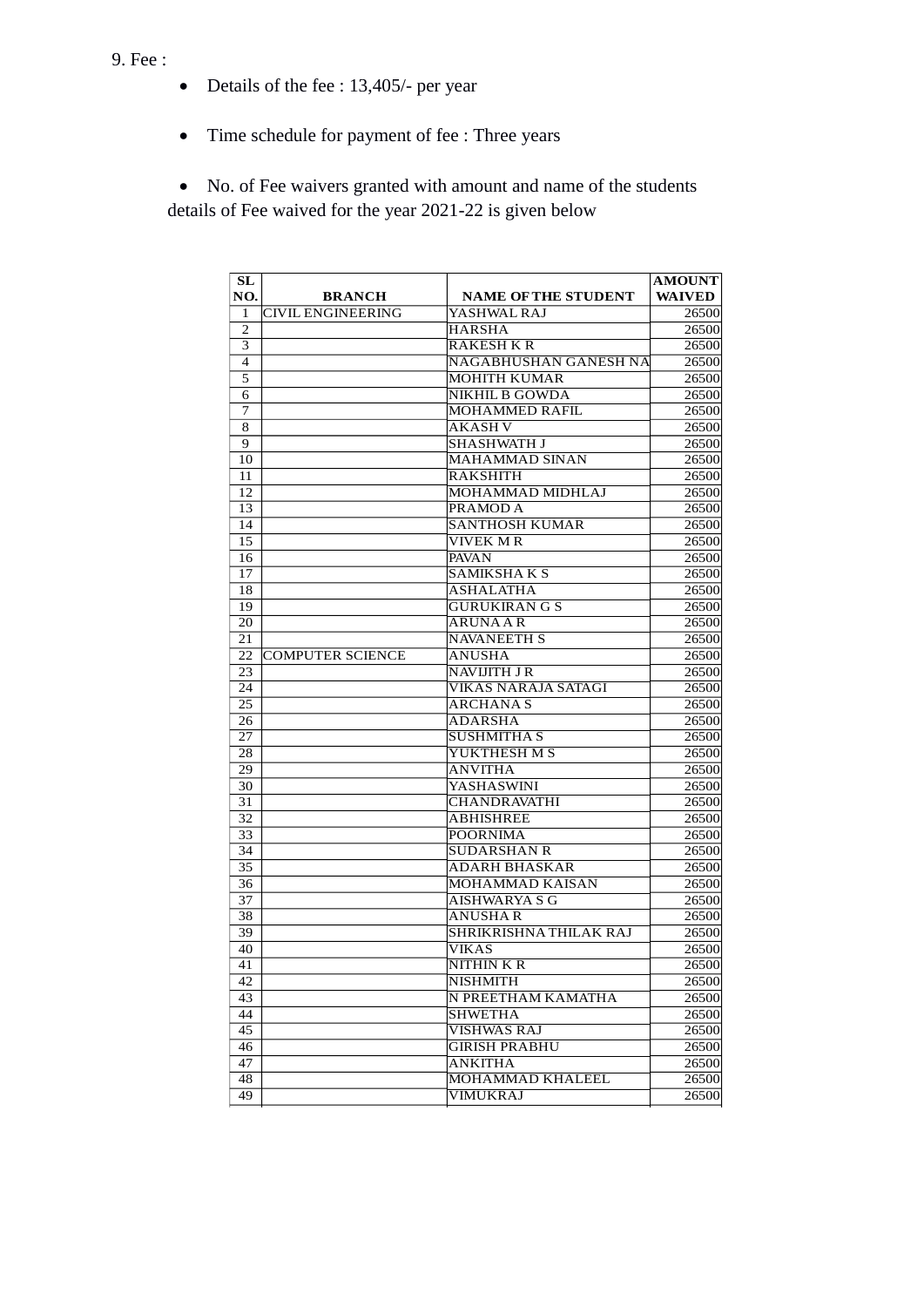|    | <b>ELECTRONICS AND</b> |                               |         |
|----|------------------------|-------------------------------|---------|
| 50 | COMMUNICATION          | PRANAV V                      | 26500   |
| 51 |                        | VIKAS S J                     | 26500   |
| 52 |                        | GAGAN N R                     | 26500   |
| 53 |                        | <b>AJEYA</b>                  | 26500   |
| 54 |                        | SHIVAPRASAD P R               | 26500   |
| 55 |                        | AKHILESH H S                  | 26500   |
| 56 |                        | <b>BHOMMIKADR</b>             | 26500   |
| 57 |                        | <b>SUMANTH</b>                | 26500   |
| 58 |                        | VARUN KUMAR K S               | 26500   |
| 59 |                        | <b>BHARATH K</b>              | 26500   |
| 60 |                        | <b>VIGNESH</b>                | 26500   |
| 61 |                        | <b>BHUVANESH</b>              | 26500   |
| 62 |                        | <b>SUHAS N G</b>              | 26500   |
| 63 |                        | YAKSHITH                      | 26500   |
| 64 |                        | <b>KEERTHANAJ</b>             | 26500   |
| 65 |                        | <b>ABHIJITH</b>               | 26500   |
| 66 |                        | <b>JATIN</b>                  | 26500   |
| 67 |                        | <b>HITHESH SHETTY</b>         | 26500   |
| 68 |                        | <b>AKSHAY</b>                 | 26500   |
| 69 |                        | KUSHALAPPA GOWDA              | 26500   |
| 70 |                        | <b>SLPRAMOD</b>               | 26500   |
| 71 |                        | <b>SAGAR R</b>                | 26500   |
| 72 |                        | <b>DOMENIS SAVIYO</b>         | 26500   |
| 73 |                        | <b>ABHISHEK</b>               | 26500   |
| 74 |                        | <b>SUPREETH HYANSO FERNAN</b> | 26500   |
| 75 |                        | <b>RAGHAVENDRAV</b>           | 26500   |
| 76 |                        | <b>NAYAN KUMAR</b>            | 26500   |
| 77 |                        | <b>LIKITH KUMAR S</b>         | 26500   |
| 78 |                        | THOMAS JOHN V J               | 26500   |
| 79 |                        | <b>JITHESH KUMAR KV</b>       | 26500   |
|    | <b>MECHANICAL</b>      |                               |         |
| 80 | <b>ENGINEERING</b>     | PAVAN KUMAR                   | 26500   |
| 81 |                        | SATHYASAI                     | 26500   |
| 82 |                        | <b>BHARATRAJ</b>              | 26500   |
| 83 |                        | <b>MAHAMMED SABITH</b>        | 26500   |
| 84 |                        | VIKITH                        | 26500   |
| 85 |                        | DHANYA RAJ M D                | 26500   |
| 86 |                        | <b>VISHWANATHA</b>            | 26500   |
| 87 |                        | <b>SHARATH KUMAR</b>          | 26500   |
| 88 |                        | <b>KAWSHIK</b>                | 26500   |
|    | <b>TOTAL</b>           |                               | 2332000 |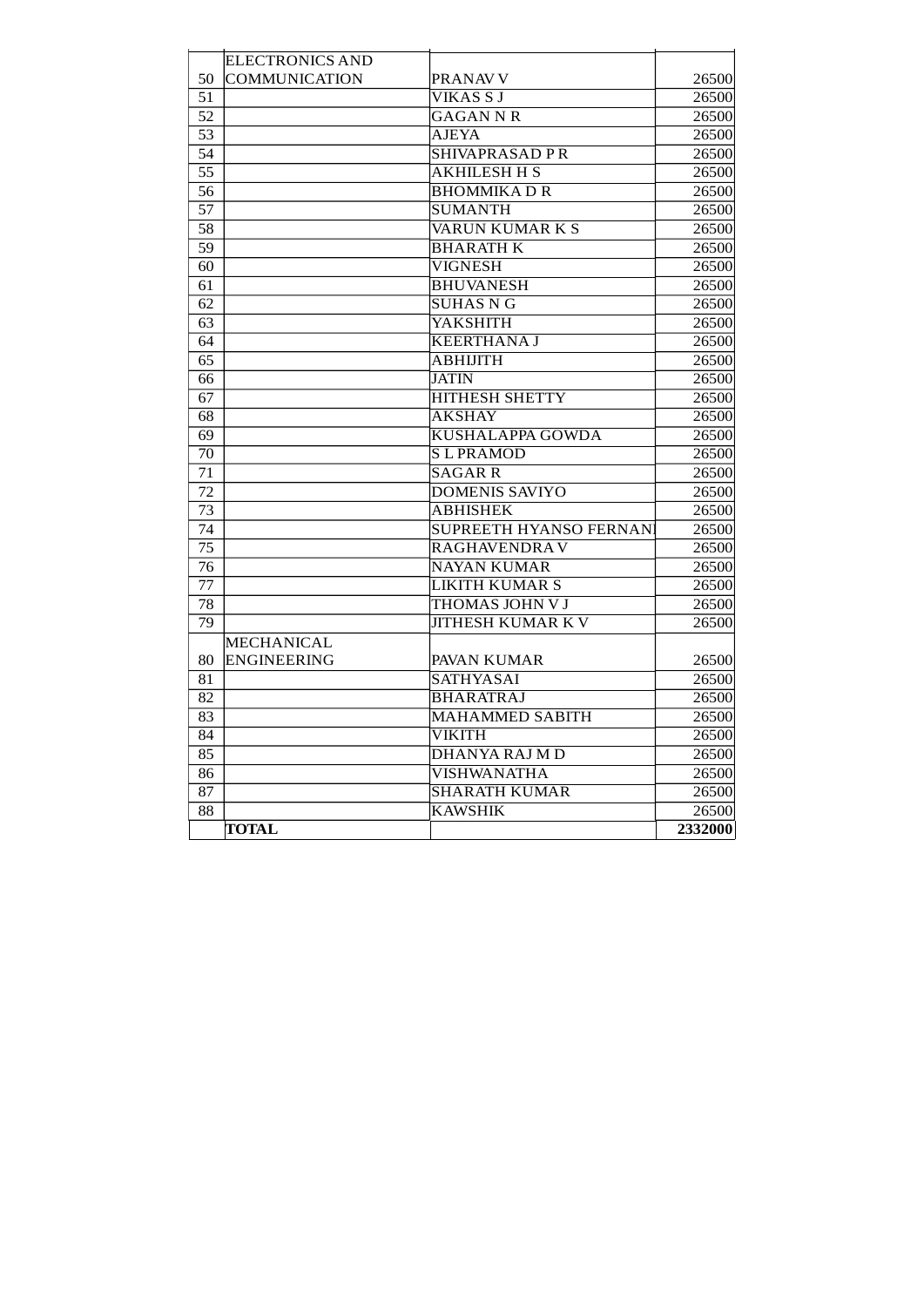- Number of Scholarship offered by the institution, duration and amount: sdm trust scholar ship, 10 months Amount Rs. 2,80000/- for 28 students.
- Criteria for Fee waivers / Scholarship : Low income and Percentage of marks secured in the qualifying examination.
- Estimated cost of Boarding and Lodging in hostels : approximately 45,000/-

10. Admission

- Number of seats sanctioned with the year of approval:
	- 1. Civil Engineering -60 seats
	- 2. Computer Science and Engineering -60 seats
	- 3. Electronics and Communication Engineering -60 seats
	- 4. Mechanical Engineering -60 seats
- Number of students admitted under various categories each year in the last three years:

| <b>SL</b><br>no. | <b>YEAR</b> | <b>CE</b> | $\mathbf{CS}$ | E&C | <b>ME</b> | <b>TOTAL</b> |
|------------------|-------------|-----------|---------------|-----|-----------|--------------|
|                  | 2018-19     | 74        | 102           | 114 | 152       | 442          |
| 2.               | 2019-20     | 61        | 77            | 107 | 142       | 387          |
| 3.               | 2020-21     | 53        | 78            | 99  | 136       | 366          |

• Number of applications received during last two years for admission under management quota and number admitted:

| SL<br>no. | YEAR    | <b>Application</b><br>received | admitted |
|-----------|---------|--------------------------------|----------|
| 2.        | 2019-20 | 138                            | 125      |
| 3.        | 2020-21 | 201                            |          |

#### 11. Admission procedure

- Mention the admission test being followed : not applicable
- Calendar for admission against management
	- Last date of request of applications: in the month May first week
	- Last date of submission of applications: 15th of June
	- Dates for announcing final results: last week of June
	- Release of admission list: last week of June
	- Date for acceptance by the candidate : first week of July
	- $\degree$  Last date for closing of admission: 20<sup>th</sup> of August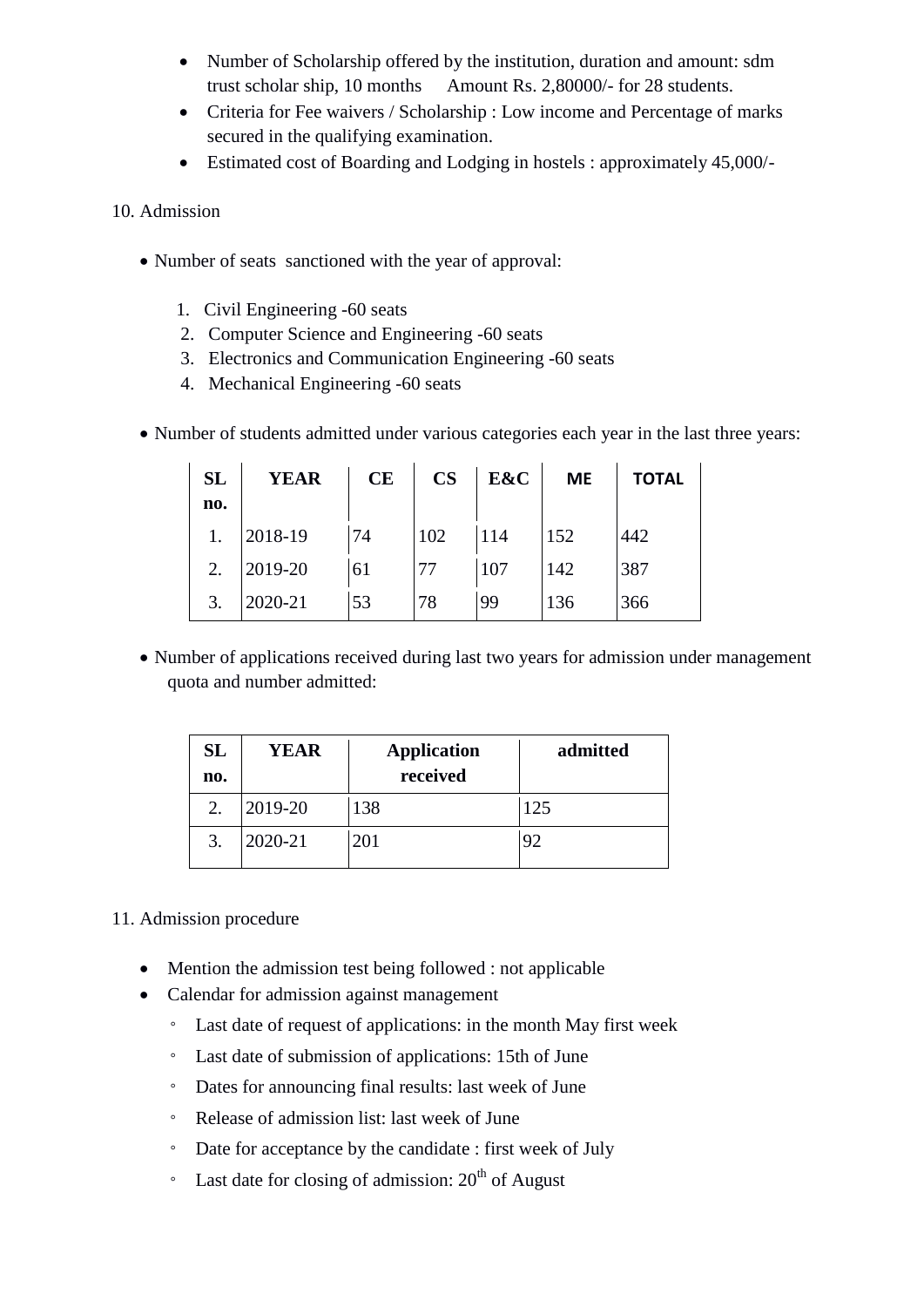- Starting the Academic session : first week of July
- The policy of refund of fee, in case of withdrawal shall be clearly notified: yes
- 12. Criteria and weightages for Admission:
	- Marks in qualifying examination.

15. Information of infrastructure and other Resource Available:

- Number of class Rooms and size of each: 12 nos each of 594 sqm
- Number of Tutorial rooms and size of each : 99 sqm
- Number of Laboratories and size of each : 1584 sqm
- Number of Drawing Halls with capacity of each : 133 sqm
- Number of computer center with capacity of each : 150 sqm
- Central Examination Facility, Number of rooms and capacity of each :30sqm
- Fire and safety Certificate:
- Hostal Facilities : availiable for boys and girls seperately with all infrastructure
- Library

| <b>Sl</b><br>no. | Name of the branch                        | <b>Books</b> | <b>Titles</b> | journals |
|------------------|-------------------------------------------|--------------|---------------|----------|
| 1.               | Civil Engineering                         | 282          | 52            |          |
| 2.               | Computer Science & engineering            | 1038         | 98            |          |
| 3.               | Electronics and communication engineering | 1800         | 438           | 2        |
| 4.               | Mechanical engineering                    | 895          | 78            |          |
| 5.               | Basic science & Maths department          | 627          | 69            | $\Omega$ |
| 6.               | General                                   | 1425         | 680           | 10       |

◦ Number of Library books/ titles/ journals available ( programe wise)

- Computing Facilities
	- Internet Bandwidth : 32 MBPS
	- Number and configuration of System: 170 nos and Intel(R) Core(TM) i3-7100 CPU @ 3.90GHz 3.91 GHz 4.00 GB RAM, 1TB HDD
	- Total number of system connected to LAN : 160 nos
	- Total number of system connected to WAN : 160 nos
	- Major software packages available: 23
	- Special purpose facilities available(conduct of online meetings/ webinars/ workshops etc): Google Meet and Google Classroom ( We have opted the institute domain from Google)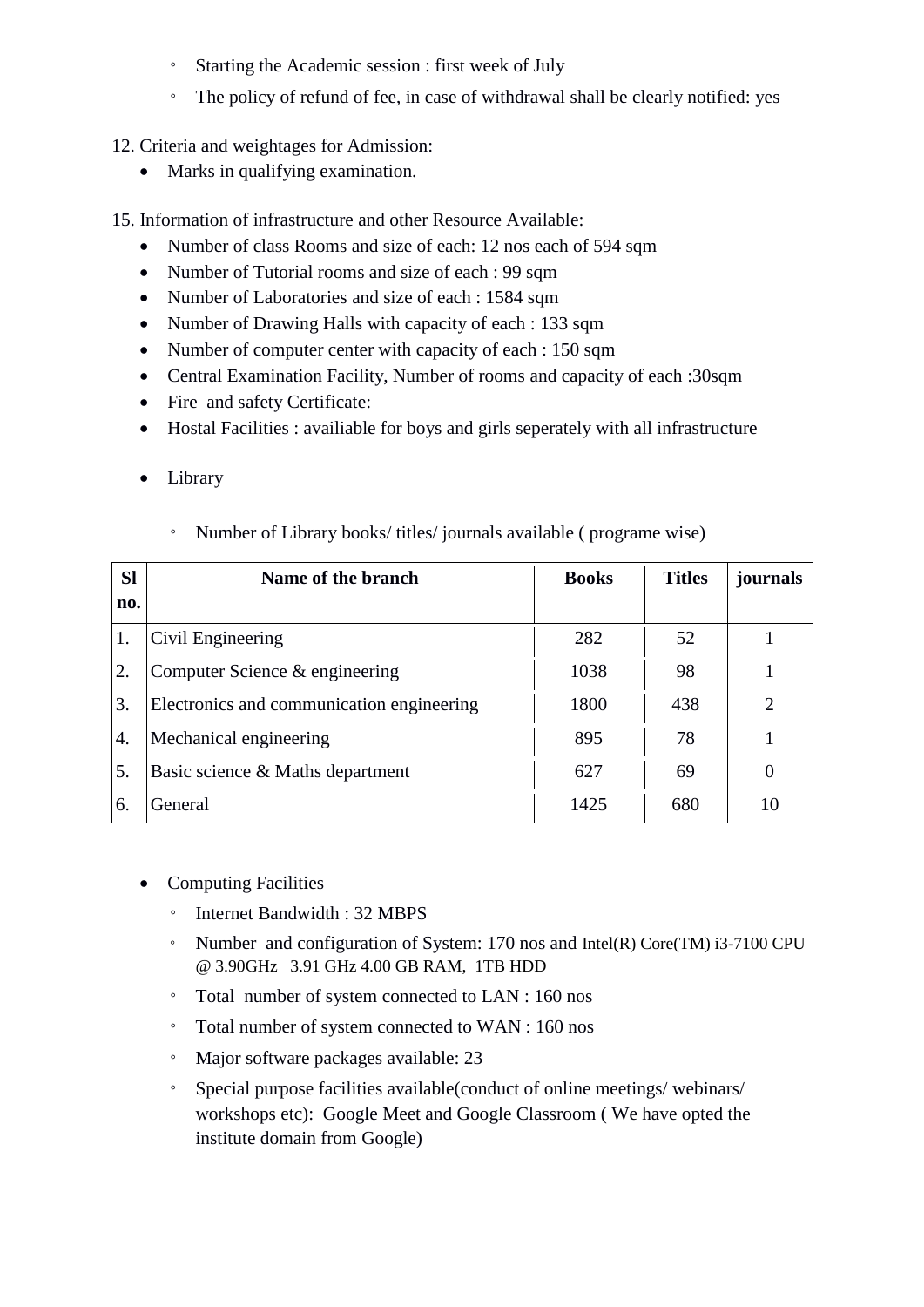- Facilities for conduct of classes / courses in online mode: laptops, internet facilities, headphones , Google Meet and Google classroom facilities are available.
- Innovation cell: innovation with members Avaneesh – convenor Shivaprasad – co-ordinator Shivaraj - co-ordinator
- List of facilities available
	- Games and Sports Facilities: Sport club and Gym
	- Extra Curricular Activities: NSS
	- Soft Skill Development Facilities: Placement cell available with members
		- Amaresh Hebbar
		- Varadaraj
		- Gunashekhar
		- Vidyalaxmi
- Teaching Learning process
	- Curriculum and syllabus for each of the programmes as approved by : Board of technical education, Bengaluru.
	- Internal continuous Evaluation system and place: yes
	- Students assessment of Faculty, system and place: yes

16. Enrolment and placement details of students in the last 3 years

| <b>Sl</b> | Year    | <b>Enrolment</b> | <b>Placement</b> |  |
|-----------|---------|------------------|------------------|--|
| no.       |         |                  |                  |  |
| 1.        | 2018-19 | 177              | 58               |  |
| 2.        | 2019-20 | 149              | 44               |  |
| 3.        | 2020-21 | 169              | 74               |  |

17. List of Research Projects/ consultancy Works

• MOUs with industries (minimum  $3(10)$ ): 4 No. of companies i) Manyathi Business solutions ii) Bharath iron works iii)Centium Electronics ltd.,, Bengaluru iv)P.B.G consultancy & construction.

18. LOA and subsequent EOA till the current Academic year: 4 branches EOA only

19. Accounted audited statement for the last three years:

• Accounted statement for the year 2018-19 to 2020-21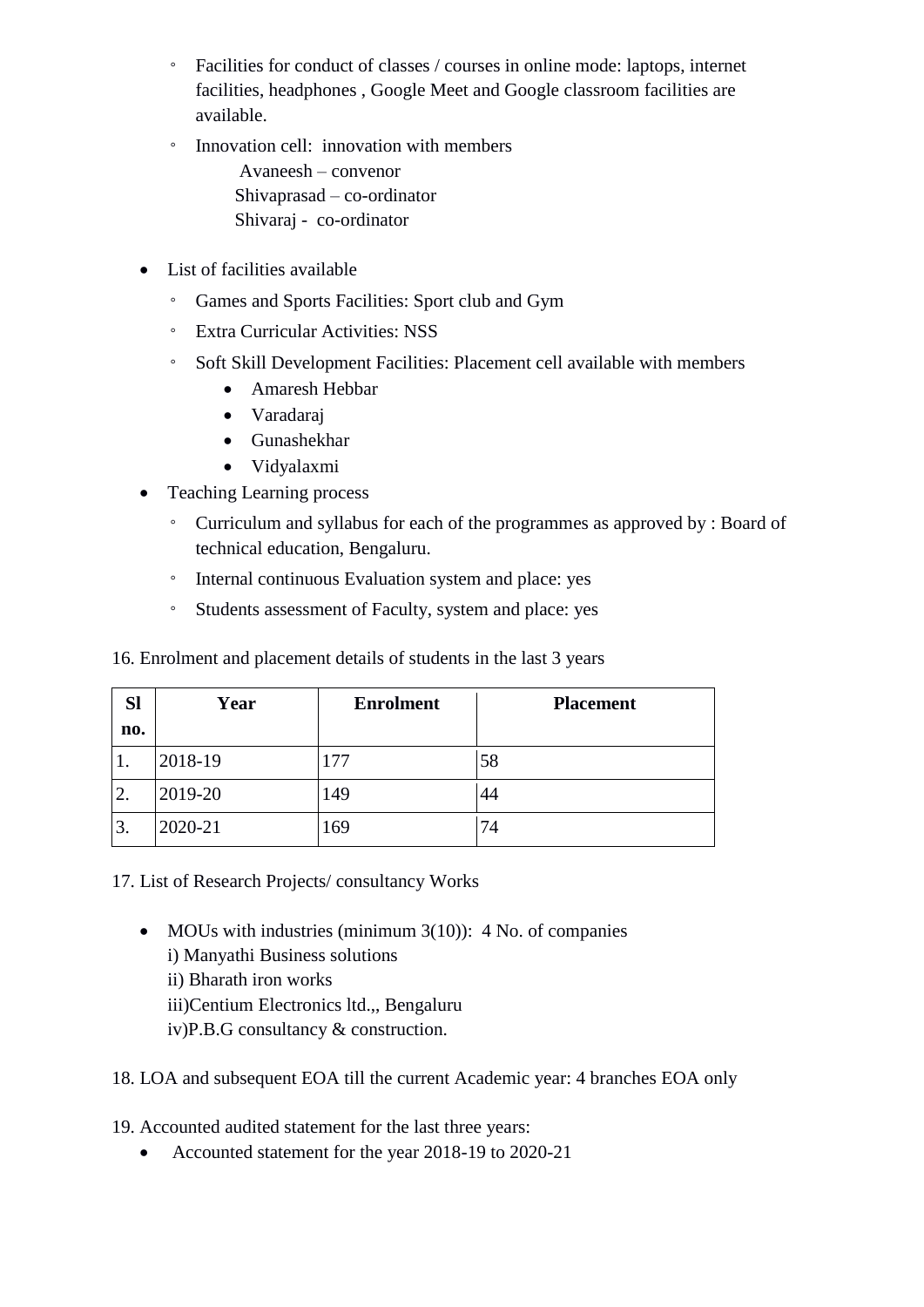# SRI DHARMASTHALA MANJUNATHESHWARA POLYTECHNIC

Recognised by AICTE, New Debt, Affiliated to DTE, Rengalors, Managed by: Sri Dharmastinka Manjunatheshwara Educational Society (R).

Inst. Code: 497

UJIRE - 574 240, D. K., KARNATAKA

Ref. No.:

 $Dute: 22/03/2021$ 

|   | Income                                                   |                |                | Expenditure                                                                                             |                |
|---|----------------------------------------------------------|----------------|----------------|---------------------------------------------------------------------------------------------------------|----------------|
|   | SL No. Details                                           | Amount         | <b>SE. No.</b> | Oetals                                                                                                  | Amount         |
| 1 | <b>Tuition Fees</b>                                      | 5355735        | łī             | Salary                                                                                                  | 14873153       |
| 2 | Other fee/amount collected from students                 | 184506         | l2             | Administrative expenses                                                                                 | 361677         |
| ã | Grants from Govt. / Private agencies                     |                | a              | Training and Development                                                                                | 20345          |
| ä | Grants / Contribution from other sources<br>(Management) |                | 4              | Laboratory<br>consumables                                                                               | 16502          |
| š | Scholarships received                                    |                | к              | Library                                                                                                 | 18674          |
| в | Other income                                             | 9256           | и              | Travel                                                                                                  | 13146          |
| y | Excess of expenditure over Income                        | 12476644 7     |                | Fees Paid to University/ Board/<br>Government/AICTE/UGC                                                 | 108000         |
|   |                                                          |                | ı              | Repairs and Maintenance                                                                                 | 705690         |
|   |                                                          |                | N              | Scholarships/ Concessions/<br>Fellowships/Honorarium etc.,<br>awarded/incurred(other than Govt. grants) | 58550          |
|   |                                                          |                | 10             | Expenditure of grants received from Govt. /<br>Private agencies                                         |                |
|   |                                                          |                | 11             | Depreciation                                                                                            | 988878         |
|   |                                                          |                | 12             | Any other expenditure                                                                                   | 861616         |
|   |                                                          | Total 18026231 |                |                                                                                                         | Total 18026231 |

hess Principal

**PRINCIPAL SRIDHARMASTHALA** MANJUNATHESH WARA POLYTECHNIC UJIRE - DK - 574240

Austor Chipmala barray M No. 225259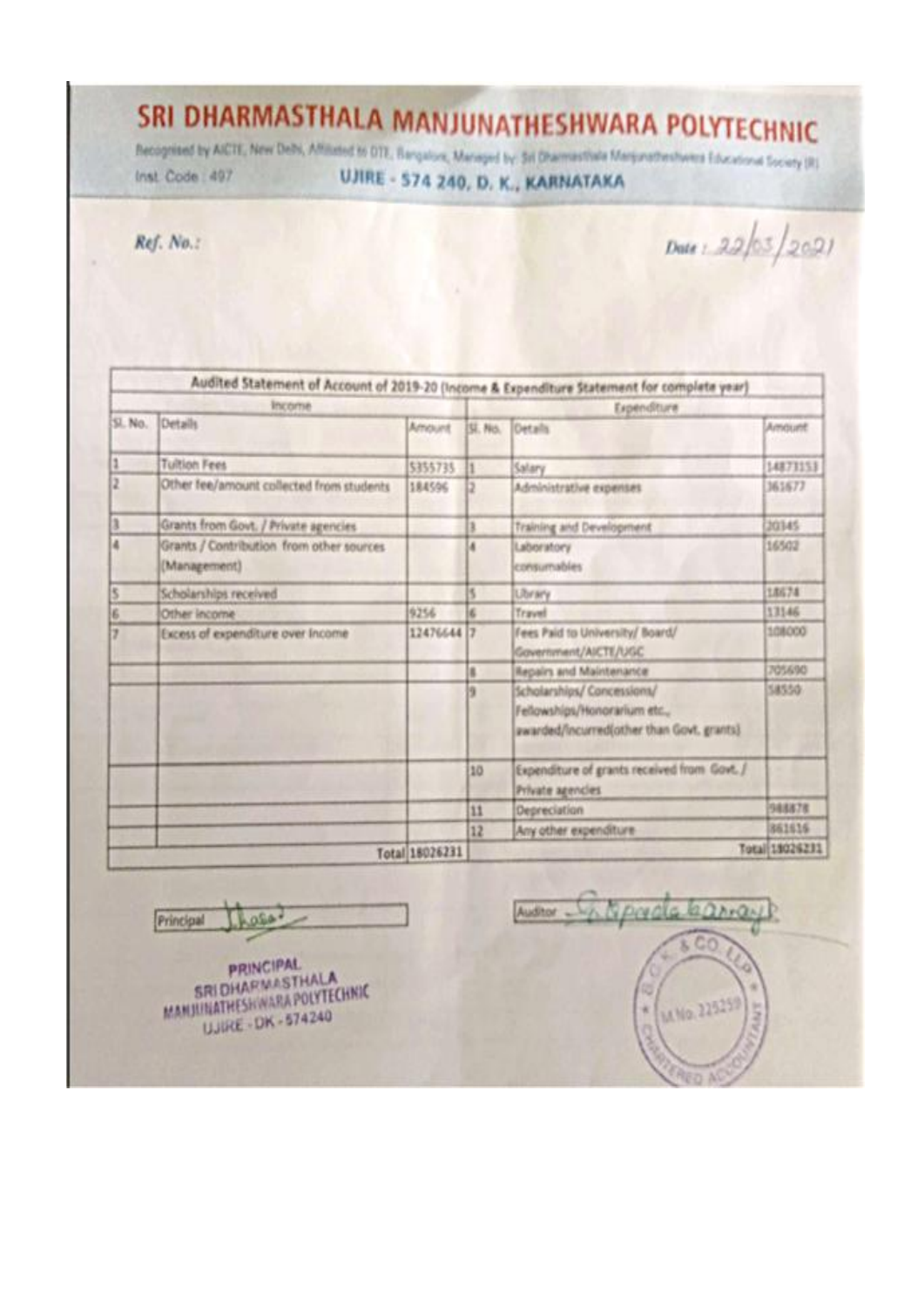### SRI DHARMASTHALA MANJUNATHESHWARA POLYTECHNIC

Recognised by AICTE, New Delhi, Affiliated to OTE, Bampston, Managed by; Sri Drammachala Margurathenityance Educational Tockety (R) Inst. Code: 497 UJIRE - 574 240, D. K., KARNATAKA

Date:

Ref. No.:

Audited Statement of Account of 2018-19 (Income & Expenditure Statement for complete year) Income Expenditure Amount Sl. No. Details Sl. No. Details Amount 14982419 **Tuition Fees** 6842920  $\mathbf{1}$ Salary  $\mathbf{1}$ 317879 272650  $\overline{2}$ Administrative expenses Other fee/amount collected from students  $\overline{2}$ 14889  $\overline{\mathbf{3}}$ Training and Development Grants from Govt. / Private agencies  $\overline{3}$ 50113  $\overline{4}$ Laboratory Grants / Contribution from other sources  $\overline{4}$ consumables (Management) **ADASS** Library  $\tau_{\rm c}$ Scholarships received  $\overline{\phantom{a}}$ 3223  $\frac{2}{5}$ Travel 70819 Other income  $6$ **SERVICE** Fees Paid to University/ Board/  $\overline{1}$ 10074479 Excess of expenditure over Income  $\overline{7}$ Government/AICTE/UGC 720065 Repairs and Maintenance 8 55000  $\mathfrak{g}$ Scholarships/ Concessions/ Fellowships/Honorarium etc., awarded/incurred(other than Govt. grants) Expenditure of grants received from Govt. /  $10$ Private agencies 1061194 Depreciation  $11$ 490555.02 12 Any other expenditure Total 17260868 Total 17260868 kinglabarray Auditor Us. Principal **ASQ PRINCIPAL** SRI DHARMASTHALA MANJUNATHESHWARA POLYTECHNIC 725 UJIRE - DK - 574240